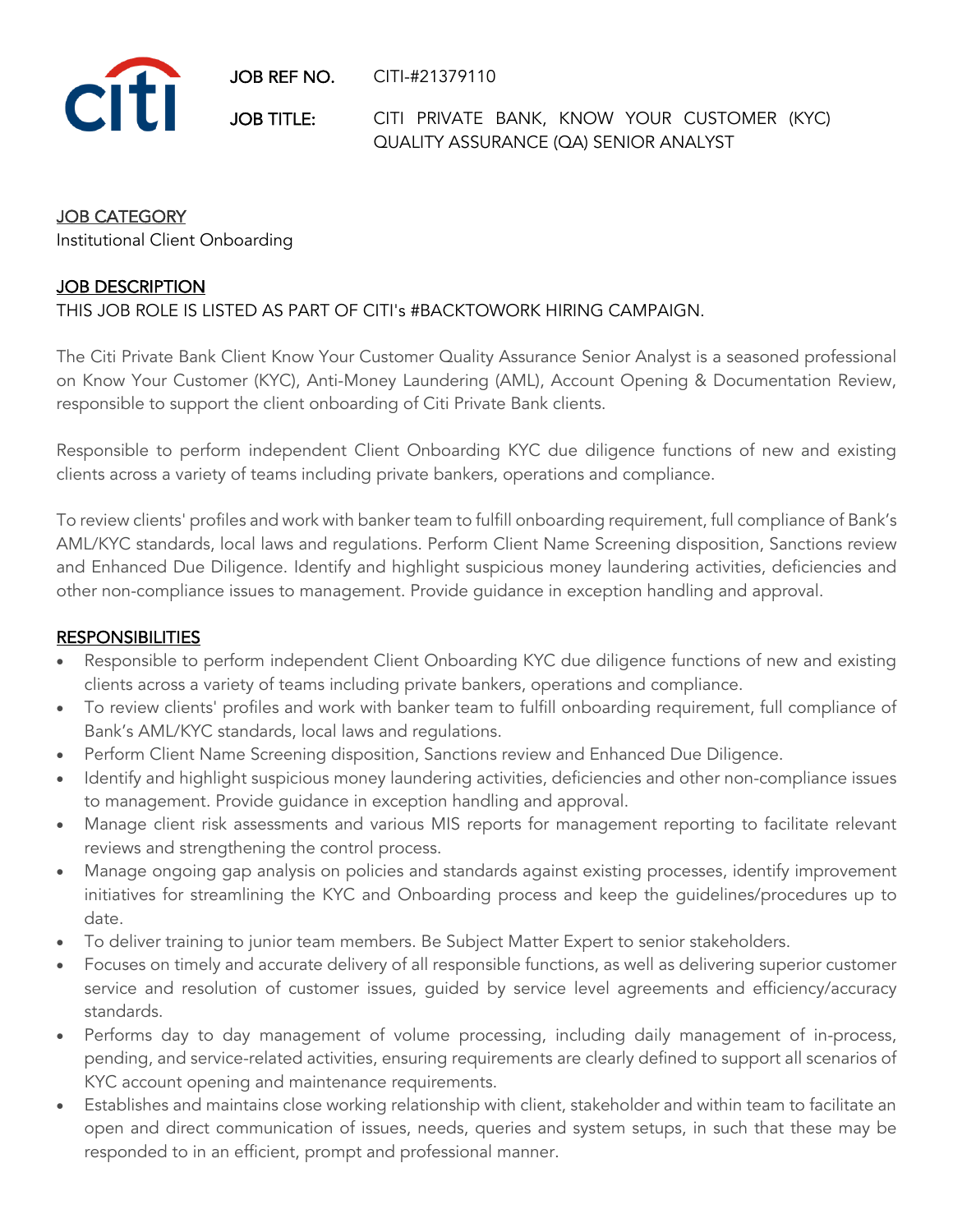- Responsible for various types of project management, process and policy changes, new initiatives and managing cross-functional relationships with all teams. Analyzes complex and variable issues with significant departmental impact in the team.
- Establishes risk management practice, ensures a strong and robust processing environment with effective controls. Engage in ongoing transformation to strengthen and improve controls, including process and system enhancements.
- Appropriately assess risk when business decisions are made, demonstrating consideration for the firm's reputation and safeguarding Citigroup, its clients and assets, by driving compliance with applicable laws, rules and regulations, adhering to Policy, applying sound ethical judgment regarding personal behavior, conduct and business practices, and escalating, managing and reporting control issues with transparency.
- Embarks on continuous on the job training for end-to-end product knowledge.
- Has the ability to operate with a limited level of direct supervision. Can exercise independence of judgement and autonomy. Demonstrates high level of diligence, motivation and organizational skills.

This role reports to Vice President, KYC Operations Lead Analyst.

# EDUCATION & QUALIFICATIONS

- Bachelor's/University degree or equivalent experience
- 6-10 years of experience in KYC/AML process, compliance, operations, risk & control functions
- Demonstrated interpersonal skills, pro-active team player but also able to work independently, with exceptional written and verbal communication skills
- Ability to manage multiple stakeholders across levels, businesses, and geographies
- Highly motivated, persistent, and able to work in a structured, high volume, time sensitive, high-risk environment.
- Capable of multitasking and eager to learn multiple products in a challenging environment. Fast learner, strong attention to detail, and willingness to go extra mile
- Proficient in handling urgent and escalation cases and manage internal team expectations
- Proficient in Microsoft Office Applications
- Consistently demonstrates clear and concise written and verbal communication skills
- Proficient knowledge of English (written and spoken).

## *Citi is an equal opportunity and affirmative action employer.*

*Qualified applicants will receive consideration without regard to their race, color, religion, sex, sexual orientation, gender identity, national origin, disability, or status as a protected veteran.*

Application Deadline: One month from job Remuneration Package: to be discussed at interview stages Working Hours: Mon - Fri 9am - 6pm Work Location: Changi Business Park Crescent, Singapore Job Nature: Full-time with some flexibility

## Application Process:

1. Go to: https://citi.wd5.myworkdayjobs.com/2/job/Singapore--Singapore/Citi-Private-Bank--Know-Your-Customer-Quality-Assurance-Senior-Analyst\_21379110